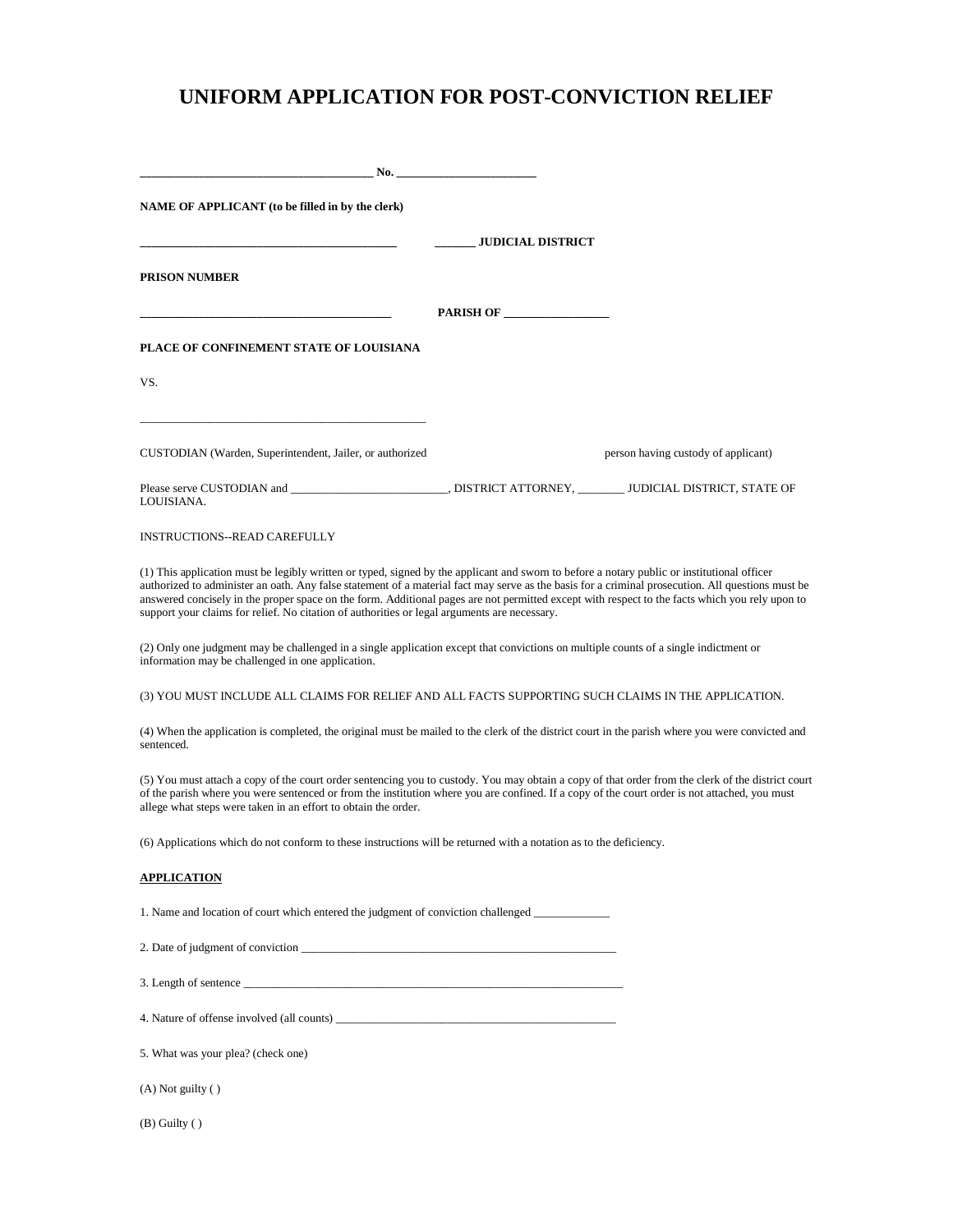(C) Not guilty and not guilty by reason of insanity ( )

If you entered a guilty plea to one or more counts and not guilty to other counts, give details:

(D) Name and address of the lawyer representing you at your plea (if you had no lawyer, please  $indicate)$ 

\_\_\_\_\_\_\_\_\_\_\_\_\_\_\_\_\_\_\_\_\_\_\_\_\_\_\_\_\_\_\_\_\_\_\_\_\_\_\_\_\_\_\_\_\_\_\_\_\_\_\_\_\_\_\_\_\_\_\_\_\_\_\_\_\_\_\_\_\_\_\_\_\_\_\_\_\_\_\_\_\_

(E) Was the lawyer appointed ( ) or hired ( )? (check one)

6. Kind of trial: (check one)

(A) Jury ( )

(B) Judge only ( )

7. (A) Name and address of the lawyer representing you at your trial:

(B) Was the lawyer appointed ( ) or hired ( )? (check one)

8. Did you testify at the trial? Yes ( ) No ( )

9. (A) Give the name and address of the lawyer who represented you at sentencing for the conviction being attacked herein.

(B) Was the attorney appointed ( ) or hired ( )? (check one)

10. Did you appeal from the judgment of conviction? Yes ( ) No ( )

\_\_\_\_\_\_\_\_\_\_\_\_\_\_\_\_\_\_\_\_\_\_\_\_\_\_\_\_\_\_\_\_\_\_\_\_\_\_\_\_\_\_\_\_\_\_\_\_\_\_\_\_\_\_\_\_\_\_\_\_\_\_\_\_

11. If you did appeal, give the following information:

(A) Citation, docket number, and date of written opinion by the Appeal Court (if known)

(B) Name and address of lawyer representing you on appeal: \_\_\_\_\_\_\_\_\_\_\_\_\_\_\_\_\_\_\_\_\_\_

\_\_\_\_\_\_\_\_\_\_\_\_\_\_\_\_\_\_\_\_\_\_\_\_\_\_\_\_\_\_\_\_\_\_\_\_\_\_\_\_\_\_\_\_\_\_\_\_\_\_\_\_\_\_\_\_\_\_\_\_\_\_\_\_\_\_\_\_\_\_\_\_\_\_\_\_\_\_\_\_\_

(C) Was the lawyer appointed ( ) or hired ( )? (check one)

12. Other than a direct appeal from the judgment of conviction and sentence, have you previously filed any application for post-conviction relief with respect to this judgment in any state or federal court? Yes ( ) No ( )

13. If your answer to 12 is 'yes', give the following information:

 $(A)$  (1) Name of court  $\perp$ 

\_\_\_\_\_\_\_\_\_\_\_\_\_\_\_\_\_\_\_\_\_\_\_\_\_\_\_\_\_\_\_\_\_\_\_\_\_\_\_\_\_\_\_\_\_\_\_\_\_\_\_\_\_\_\_\_\_\_\_\_\_\_\_\_\_\_\_\_\_\_\_\_\_\_\_\_\_\_

(2) Nature of proceeding \_\_\_\_\_\_\_\_\_\_\_\_\_\_\_\_\_\_\_\_\_\_\_\_\_\_\_\_\_\_\_\_\_\_\_\_\_\_\_\_\_\_\_\_\_\_\_\_\_\_\_\_\_\_\_\_\_\_

 $(3)$  Claims raised  $\_\_$ 

(4) Did you receive an evidentiary hearing on your application? Yes ( ) No ( )

 $(5)$  Was relief granted or denied?

 $(6)$  Date of disposition  $\_\_$ 

(7) Citation of opinion (if known) \_\_\_\_\_\_\_\_\_\_\_\_\_\_\_\_\_\_\_\_\_\_\_\_\_\_\_\_\_\_\_\_\_\_\_\_\_\_\_\_\_\_\_\_\_\_\_\_\_\_

(8) Name and address of lawyer representing you [If none, so state]:

(9) Was the lawyer appointed ( ) or hired ( )? (check one)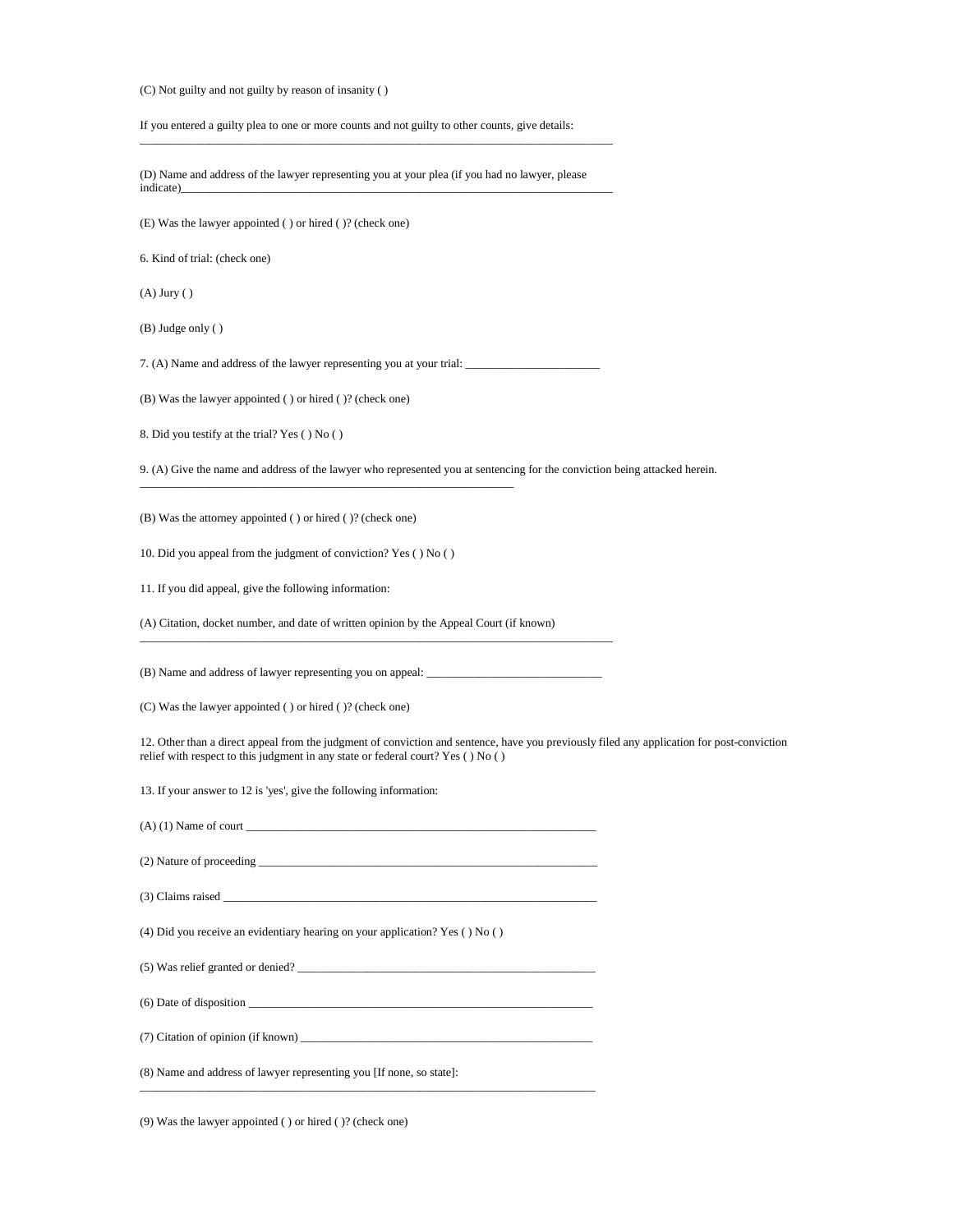(B) As to any second application give the same information:

| (1) Name of court                                                                                                                                                                                                              |  |
|--------------------------------------------------------------------------------------------------------------------------------------------------------------------------------------------------------------------------------|--|
|                                                                                                                                                                                                                                |  |
|                                                                                                                                                                                                                                |  |
| (4) Did you receive an evidentiary hearing on your application? Yes () No ()                                                                                                                                                   |  |
| (5) Was relief granted or denied?                                                                                                                                                                                              |  |
| (6) Date of disposition experience of the set of the set of the set of the set of the set of the set of the set of the set of the set of the set of the set of the set of the set of the set of the set of the set of the set  |  |
|                                                                                                                                                                                                                                |  |
|                                                                                                                                                                                                                                |  |
| (9) Was the lawyer appointed () or hired ()? (check one)                                                                                                                                                                       |  |
| (C) Have you filed any other applications for post-conviction relief with respect to the challenged conviction? Yes () No ()                                                                                                   |  |
| If 'yes', set forth the details (as above) on separate paper and attach.                                                                                                                                                       |  |
| (D) Did you appeal or seek writs of review from the denial of any post-conviction application?                                                                                                                                 |  |
| $(1)$ First application, etc. Yes $( )$ No $( )$                                                                                                                                                                               |  |
| $(2)$ Second application, etc. Yes $( )$ No $( )$                                                                                                                                                                              |  |
| (E) If you did not appeal or seek writs from the denial of any post-conviction application, explain briefly why you did not:                                                                                                   |  |
| (F) Name of the lawyer who represented you on appeal from the denial of any post-conviction application [If none, so state]:                                                                                                   |  |
| (1) First application                                                                                                                                                                                                          |  |
| (2) Second application the contract of the contract of the contract of the contract of the contract of the contract of the contract of the contract of the contract of the contract of the contract of the contract of the con |  |
|                                                                                                                                                                                                                                |  |

## **CLAIMS FOR RELIEF**

State concisely facts supporting your claim that you are being held unlawfully. If necessary, you may attach extra pages stating additional claims and supporting facts. Do not argue points of law.

For your information, the following is a list of the most frequently raised claims for relief in post-conviction applications. You may raise any claim which you may have other than those listed. However, YOU MUST RAISE IN THIS APPLICATION ALL AVAILABLE CLAIMS RELATING TO THIS CONVICTION.

(A) Denial of right of appeal.

(B) Conviction obtained by plea of guilty which was unlawfully induced or not made voluntarily with understanding of the nature of the charge and the consequences of the plea.

(C) Conviction obtained by use of coerced confession.

(D) Conviction obtained by use of evidence gained pursuant to an unconstitutional search and seizure.

(E) Conviction obtained by use of evidence obtained pursuant to an unlawful arrest.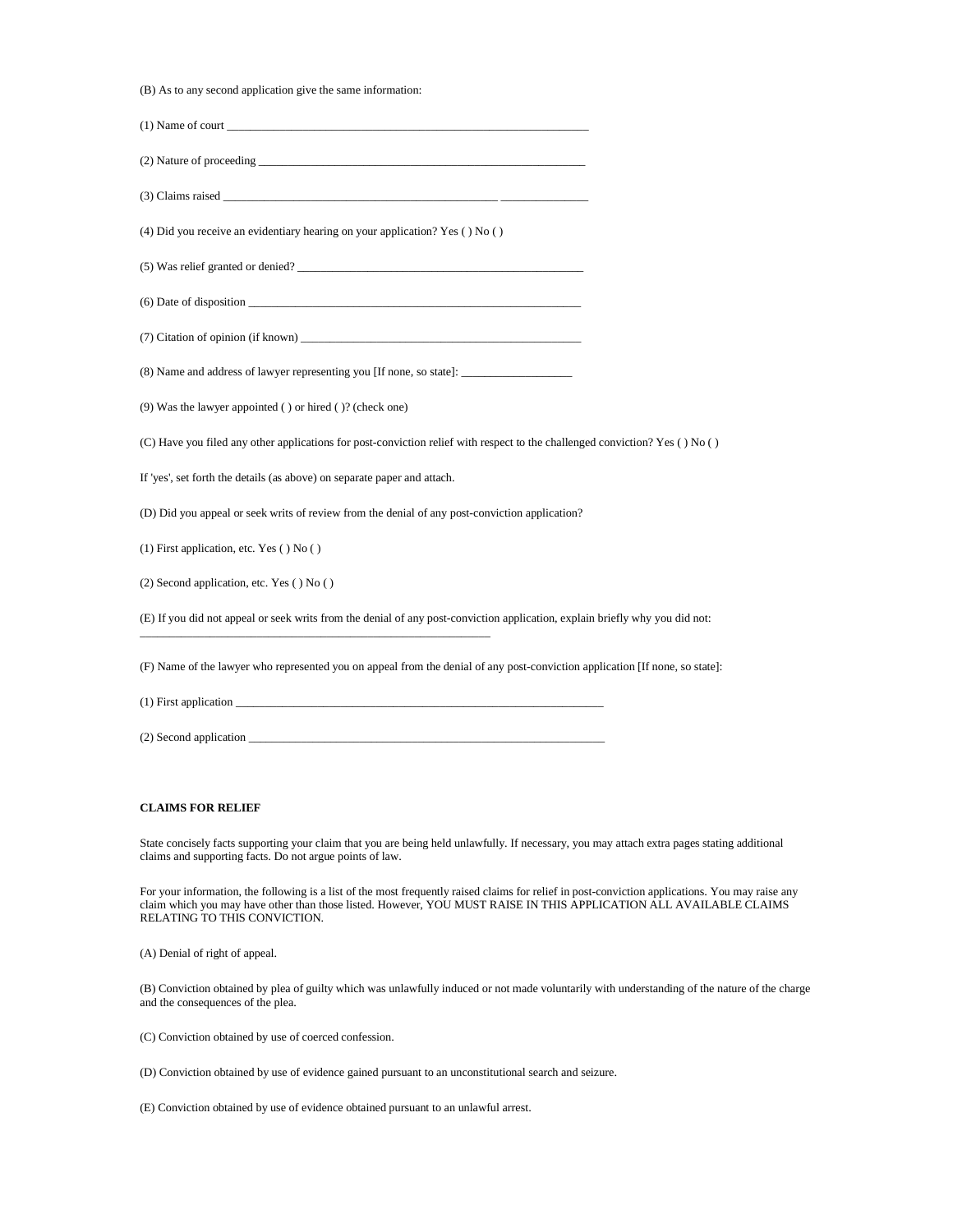(F) Conviction obtained by a violation of the privilege against self-incrimination.

(G) Conviction obtained by the unconstitutional failure of the prosecution to disclose to the defendant evidence favorable to the defendant.

(H) Conviction obtained by a violation of the protection against double jeopardy.

(I) Conviction obtained by action of grand or petit jury which was unconstitutionally selected and impaneled.

(J) Denial of effective assistance of counsel.

A REMINDER: YOU MUST SET FORTH ALL OF YOUR COMPLAINTS ABOUT YOUR CONVICTION IN THIS APPLICATION. YOU MAY BE BARRED FROM PRESENTING ADDITIONAL CLAIMS AT A LATER DATE. Remember that you must state the FACTS upon which your complaints about your conviction are based. DO NOT JUST SET OUT CONCLUSIONS.

#### CLAIM I

Claim: \_\_\_\_\_\_\_\_\_\_\_\_\_\_\_\_\_\_\_\_\_\_\_\_\_\_\_\_\_\_\_\_\_\_\_\_\_\_\_\_\_\_\_\_\_\_\_\_\_\_\_\_\_\_\_\_\_\_\_\_\_\_\_\_\_\_\_\_\_\_\_\_\_\_\_\_

(A) Supporting FACTS (tell your story briefly without citing cases or law):

\_\_\_\_\_\_\_\_\_\_\_\_\_\_\_\_\_\_\_\_\_\_\_\_\_\_\_\_\_\_\_\_\_\_\_\_\_\_\_\_\_\_\_\_\_\_\_\_\_\_\_\_\_\_\_\_\_\_\_\_\_\_\_\_\_\_\_\_

(B) List names and addresses of witnesses who could testify in support of your claim. If you cannot do so, explain why:

\_\_\_\_\_\_\_\_\_\_\_\_\_\_\_\_\_\_\_\_\_\_\_\_\_\_\_\_\_\_\_\_\_\_\_\_\_\_\_\_\_\_\_\_\_\_\_\_\_\_\_\_\_\_\_\_\_\_\_\_\_\_\_\_\_\_\_\_\_\_\_\_\_\_\_\_\_\_\_\_\_\_

\_\_\_\_\_\_\_\_\_\_\_\_\_\_\_\_\_\_\_\_\_\_\_\_\_\_\_\_\_\_\_\_\_\_\_\_\_\_\_\_\_\_\_\_\_\_\_\_\_\_\_\_\_\_\_\_\_\_\_\_\_\_\_\_\_\_\_\_\_\_\_\_\_\_\_\_\_\_\_\_\_\_

(C) If you failed to raise this ground in the trial court prior to conviction, on appeal, or in a prior application, explain why:

### **CLAIM II**

Claim: \_\_\_\_\_\_\_\_\_\_\_\_\_\_\_\_\_\_\_\_\_\_\_\_\_\_\_\_\_\_\_\_\_\_\_\_\_\_\_\_\_\_\_\_\_\_\_\_\_\_\_\_\_\_\_\_\_\_\_\_\_\_\_\_\_\_\_\_\_\_\_\_\_\_\_\_\_

(A) Supporting FACTS (tell your story briefly without citing cases or law):

\_\_\_\_\_\_\_\_\_\_\_\_\_\_\_\_\_\_\_\_\_\_\_\_\_\_\_\_\_\_\_\_\_\_\_\_\_\_\_\_\_\_\_\_\_\_\_\_\_\_\_\_\_\_\_\_\_\_\_\_

\_\_\_\_\_\_\_\_\_\_\_\_\_\_\_\_\_\_\_\_\_\_\_\_\_\_\_\_\_\_\_\_\_\_\_\_\_\_\_\_\_\_\_\_\_\_\_\_\_\_\_\_\_\_\_\_\_\_\_\_\_\_\_\_\_\_\_\_

\_\_\_\_\_\_\_\_\_\_\_\_\_\_\_\_\_\_\_\_\_\_\_\_\_\_\_\_\_\_\_\_\_\_\_\_\_\_\_\_\_\_\_\_\_\_\_\_\_\_\_\_\_\_\_\_\_\_\_\_\_

(B) List names and addresses of witnesses who could testify in support of your claim. If you cannot do so, explain why:

(C) If you failed to raise this ground in the trial court prior to conviction, on appeal, or in a prior application, explain why:

## **CLAIM III**

Claim: \_\_\_\_\_\_\_\_\_\_\_\_\_\_\_\_\_\_\_\_\_\_\_\_\_\_\_\_\_\_\_\_\_\_\_\_\_\_\_\_\_\_\_\_\_\_\_\_\_\_\_\_\_\_\_\_\_\_\_\_\_\_\_\_\_\_\_\_\_\_\_\_\_\_\_

(A) Supporting FACTS (tell your story briefly without citing cases or law):

\_\_\_\_\_\_\_\_\_\_\_\_\_\_\_\_\_\_\_\_\_\_\_\_\_\_\_\_\_\_\_\_\_\_\_\_\_\_\_\_\_\_\_\_\_\_\_\_\_\_\_\_\_\_\_\_\_\_\_

\_\_\_\_\_\_\_\_\_\_\_\_\_\_\_\_\_\_\_\_\_\_\_\_\_\_\_\_\_\_\_\_\_\_\_\_\_\_\_\_\_\_\_\_\_\_\_\_\_\_\_\_\_\_\_\_\_\_\_\_\_\_\_\_\_\_\_

(B) List names and addresses of witnesses who could testify in support of your claim. If you cannot do so, explain why:

(C) If you failed to raise this ground in the trial court prior to conviction, on appeal, or in a prior application, explain why:

You may attach additional pages setting forth the required information (above) if additional claims are asserted.

\_\_\_\_\_\_\_\_\_\_\_\_\_\_\_\_\_\_\_\_\_\_\_\_\_\_\_\_\_\_\_\_\_\_\_\_\_\_\_\_\_\_\_\_\_\_\_\_\_\_\_\_\_\_\_\_\_\_\_\_\_\_\_\_\_\_\_\_\_\_\_\_\_\_\_\_\_\_\_\_\_

A. Do you have in a state or federal court any application or appeal now pending as to the judgment challenged? Yes [ ] No [ ] If 'yes', name the court\_

B. Do you have any future sentence to serve after you complete the sentence imposed by the judgment challenged? Yes [ ] No [ ]